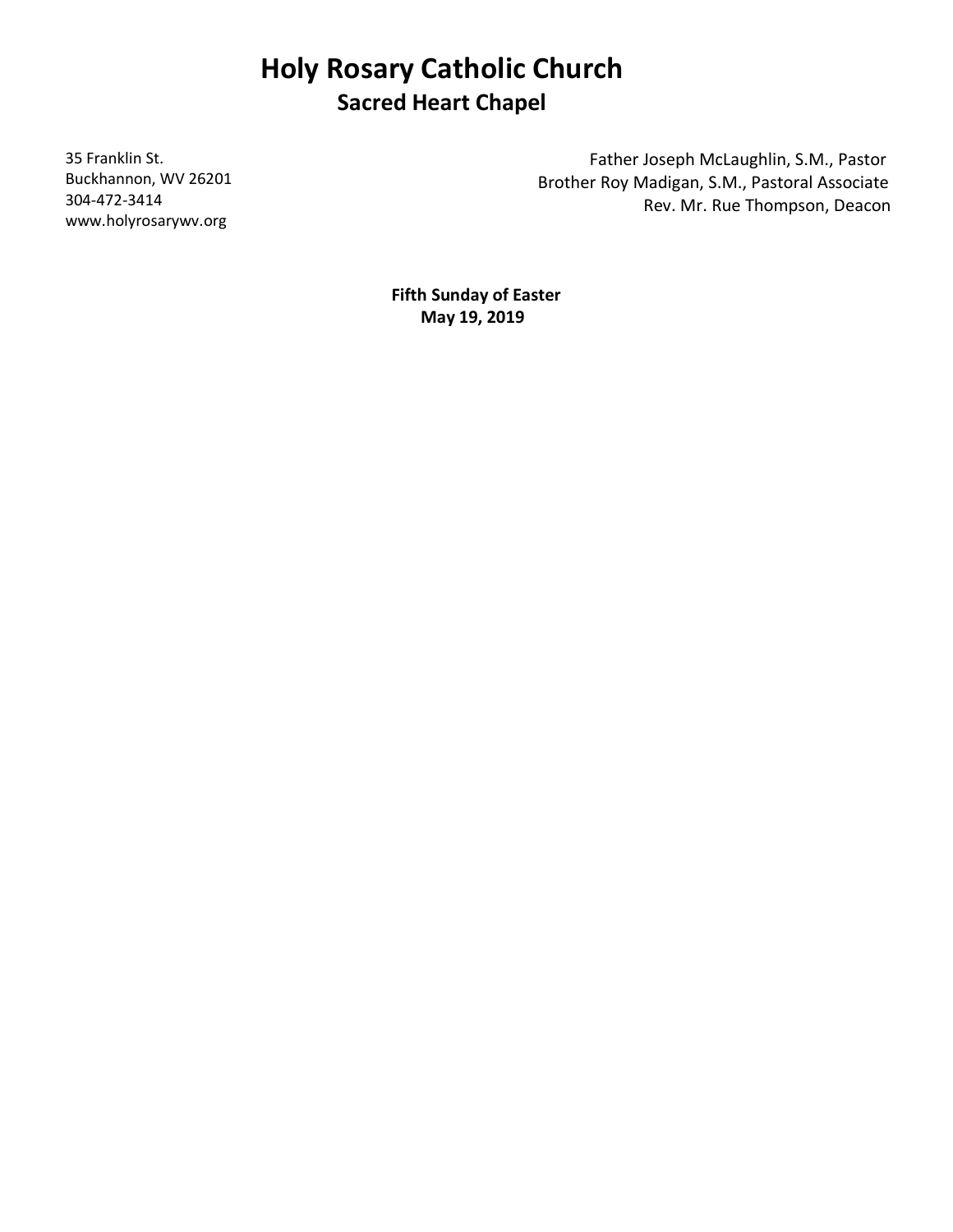

# 5th Sunday of Easter

Jesus said, "My children, I will be with you only a little while longer. I give you a new commandment: love one another." Jn 13:33a, 34a

Excerpts from the Lectionary for Mass 02001, 1998, 1970 CCD.

Cover Design © Liturgical Publications Inc

*the* 

#### *From Where I Sit…An Easter Perspective*

 Last weekend, (May 11/12), the second reading from Scripture was from the Book of Revelation. We most often read from this book during this Easter season. The reading said in part:

*"They (the great multitude) stood before the throne and before the Lamb" and then "they have washed their robes and made them white in the blood of the Lamb. And then it said, "For the Lamb who is in the center of* 

*throne will shepherd them and lead them to springs of life-giving water."*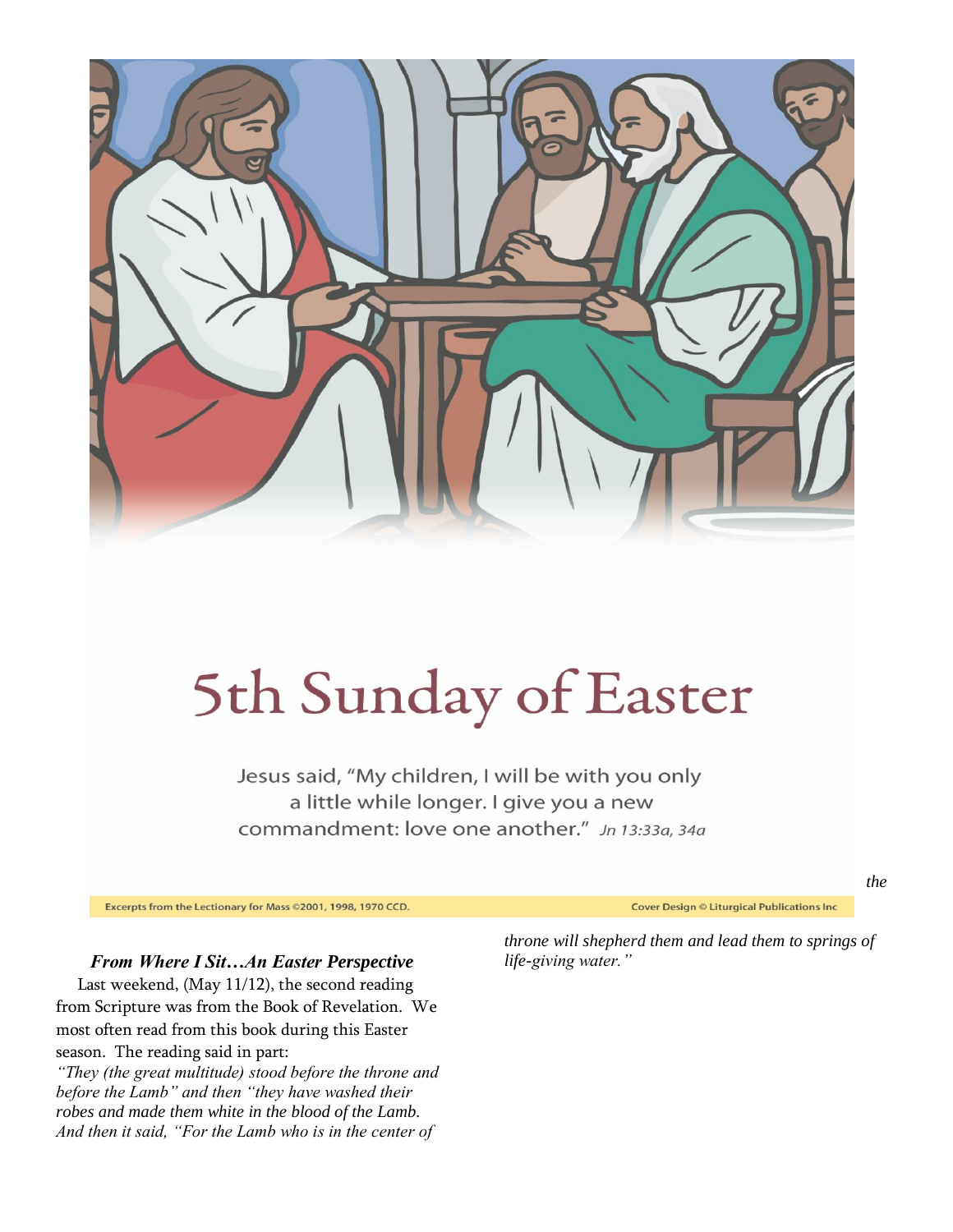We recognize that Jesus, our Lord and Savior, is the Lamb. A look at the Old Testament prophecies foretold this. He is the sacrificial Passover Lamb that we read about in Exodus 12 where the prophet speaks

Lamb and each time we attend liturgy we are celebrating the gift of Jesus as our Savior. Most importantly, we come together at liturgy in thanksgiving for the Lamb and the Savior! During this

about a pure and unblemished Lamb which will be slaughtered. He is also the lamb led to the slaughter from Isaiah. "Though He was harshly treated, He submitted and opened not his mouth; Like a lamb led to slaughter…"

 We recognize that Jesus, our Lord and Savior, is the Lamb. A look at the Old Testament prophecies foretold this. He is the sacrificial Passover Lamb that we read about in Exodus 12 where the prophet speaks about a pure and unblemished Lamb which will be slaughtered. He is also the lamb led to the slaughter from Isaiah. "Though He was harshly treated, He submitted and

CONSIDERATION OF SATURDAY MASS TIME CHANGE

I SINCERELY ASK YOUR RESPONSE TO OUR POSSIBLY CHANGING THE MASS TIME ON SATURDAY FROM 7:00 PM TO 5:00 PM. THIS WOULD BE A PERMANENT CHANGE FOR OUR PARISH. WE DON'T WANT TO MAKE THIS CHANGE IF THERE ARE A NUMBER OF PEOPLE FOR WHOM THIS WOULD BE A TERRIBLE INCONVENIENCE OR IF IT WOULD KEEP YOU FROM ATTENDING MASS ALTOGETHER. SEVERAL PEOPLE ALREADY CONTACTED ME TO VOICE THEIR CONCERNS. THE DIOCESE WANTS TO BE SURE THAT YOU HAVE BEEN CONSULTED AND YOUR CONCERNS ARE HEARD AND RESPONDED TO. A PRO AND CON RESPONSE IS OF EQUAL IMPORTANCE.

Easter Season, offer thanksgiving to God with a renewed sense of gratitude. How blessed are we who are His people. Thanks be to God! Alleluia!!

#### **Praying the Rosary**

May is the month of Mary and what better way to honor our Blessed Mother than by praying the rosary! Several of our



parishioners have volunteered to lead the rosary before each of our liturgies during May. Join us outside by the Mary statue, or indoors in front of Mary's altar. Come early!

**Congratulations, Hannah!**

Congratulations to Hannah Gjolberg, this year's recipient of the Fr. Mark Gallipeau Scholarship award from the Knights of Columbus Council in Elkins. So proud of you, Hannah!

## **Are you a High School Senior?**

Our parish is looking for the names of our high school seniors for 2019. If you will be graduating this year, please drop your name and address into the collection basket or give it to Fr. Joe. We will be celebrating our seniors at the liturgy on May 26<sup>th</sup>. Seniors are asked to wear their cap and gown. Thanks!

# Combined Meeting

The Pastoral Council and Finance Council will meet on Monday, May 20th at 6:30 p.m. in Marist Hall.

# **SoulCore Schedule**

SoulCore schedule for May: May 21, May 28 \*All classes meet in Marist Hall at 6:00 p.m.

opened not his mouth; Like a lamb led to THANK YOU.

slaughter…" Jesus is the one who sacrificed His life for us so that we can gain our place with Him in the next life. He is the one who has opened the gates of Heaven for us and He is the one who has redeemed us of our sins. We concentrated on this during the season of Lent, offering our own sacrifices of extra prayer, alms, and fasting in thanksgiving for His great sacrifice of Love for us.

# Psalm Response: I will praise your name forever, my king and my God.

 Now we get a new glimpse of Jesus, not as the sacrificial Lamb, but as our Savior, a shepherd who cares for His people, who brings us comfort in times of distress and who shelters us with tender care and love. No thirst, no hunger, no scorching fires! Jesus is the Lamb and Jesus is the Shepherd. Each time we attend liturgy we are remembering this great sacrifice of the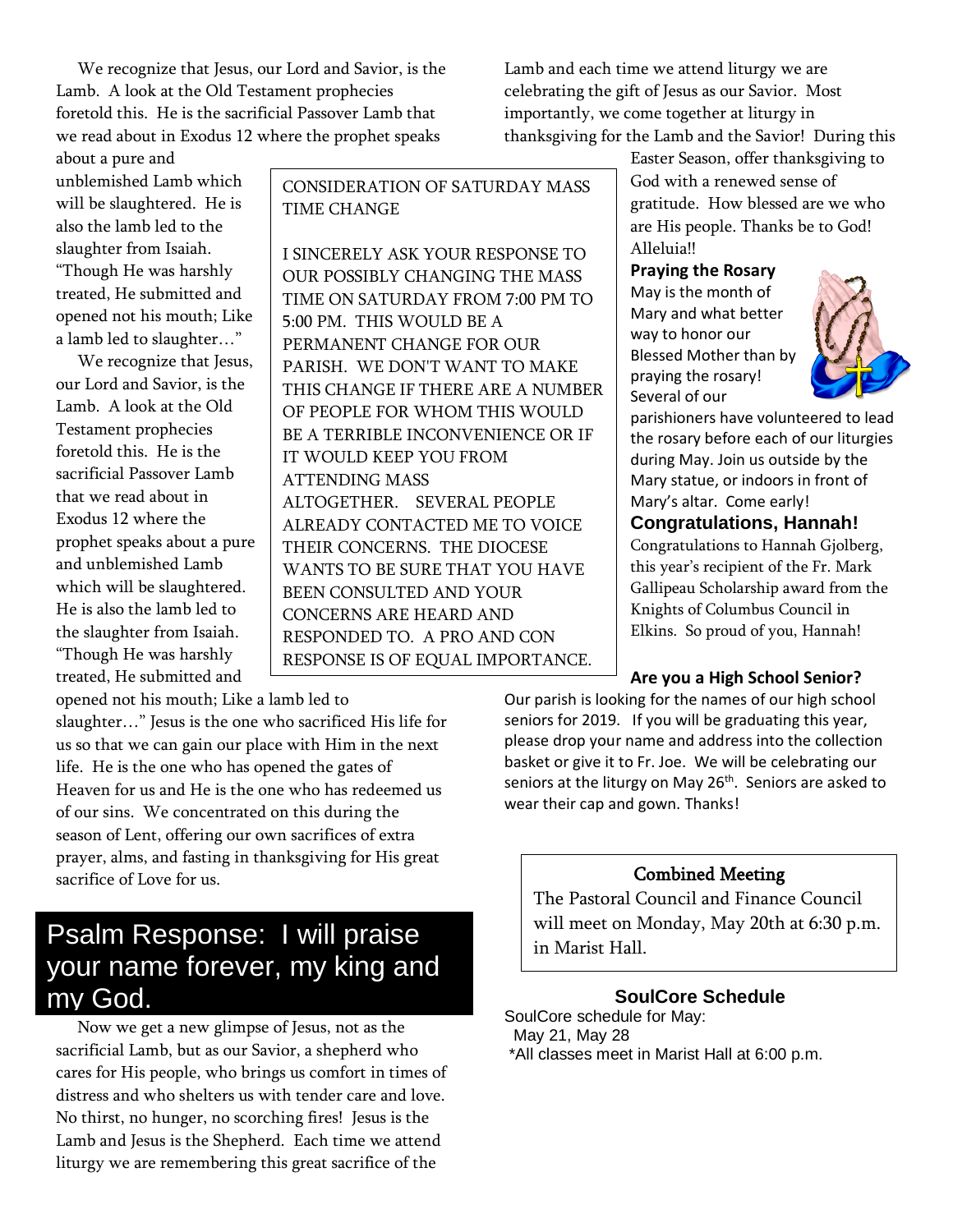# **Prayers, Please!**

Bertha Small, Steve Zellhofer, Kate Deasy, Rosemary Austin, Phil Halligan, Randy Trent, Macyah Riley, Karen Trent, Casandra Wagner, Jack Call, Jalen Welcome, Joe Morton, Matthew Linger, David Vincent, Joseph Queen, Seth Poling, Cathy Lipscomb, Baby Abigail Rolenson, Hugh Hensil, Charity Manspeaker, Ruth Lohr, John Mundy.

## *Please pray for all men and women serving in the military***.**

**Please pray for our homebound**: Gene and Mary Stump, Jeanette Willett, Denna Bayless, Virginia Cerullo, Anna Stalnaker, Ron Frye, Gerald Hackney**,** Rocena Asbury, John Sneberger, Betty Ledford, Bob Jeran, Lorraine McLean, James McCartney. Nancy Beverlin, Shirley Linger, Rosie Ketterman, Shirley Helmick, William McLean, Lorene Hardman, Anna Powell.

# **Attention Lectors**

Lector schedules for June to August 2019 are now available to pick up on the vestment case in the sacristy.

## **Catholic Sharing Appeal**

 The Catholic Sharing Appeal, or the CSA, is an annual appeal that offers funds to a variety of ministries, services and programs throughout our diocese, as well as the needs of our parish. The theme of this year's appeal is *Sowing Seeds of HOPE,* with HOPE being an acronym for Heart, Outreach, Parish



Life and Evangelization*.*  You should have already received a letter from Archbishop Lori, addressing the importance of the CSA to the various programs

and services the diocese provides for our parishes and missions. This week you will receive more information on the CSA and how it will help locally at

our parish and in our community.

 Please take time to review the materials. After prayer and discussion with your family, please join me by making a commitment to the Catholic Sharing Appeal. IF YOU DID NOT RECEIVE A MAILING FROM THE DIOCESE, THAT MEANS YOU ARE NOT A REGISTERED MEMBER OF HOLY ROSARY PARISH, OR YOUR INFORMATION IS INCORRECT IN OUR BOOKS. PLEASE TAKE THE TIME TO CORRECT THIS BY DROPPING A NOTE IN THE COLLECTION BASKET WITH YOUR FAMILY'S CORRECT INFORMATION. THANK YOU!



## **Last Week's Collection**

Envelopes: \$1,895.00 Loose: \$304.00 Building Fund: \$35.00

## **Blessings!**

Our Christian Concerns Ministry can never thank you enough. You have been so very generous in responding to the needs of the poor through our church's Needy Basket. Because of your generosity our ministry has been able to help so many people, especially families, who are in need. The situation some of them are in is truly heartbreaking, but you make it possible to ease some of their pain. If you ever wonder how the Needy Basket money is being put to use, just ask Bro. Roy or Sarah Ziems. God bless you.

.

Happy Birthday to our parishioner Gerald Hackney, who turns 98 years young this month! Gerald, who is the father of Mary McCoy and David Hackney and is currently residing in Clarksburg.

> would like to use the big event as a fundraiser, please be sure to contact Fr. Joe or Bro. Roy. The August Yard Sale is a great way for one of our organizations or ministries to raise money!

## **All-City Yard Sale**

The annual city-wide August Yard Sale will be here before we know it. Many churches and groups are already making plans. If there is a parish organization that

**MAY CELEBRATIONS!**

Do you have a birthday or special celebration in your family for MAY? Celebrate with your parish family! Just drop a note in the collection basket or give it to Fr. Joe. Happy Birthday to the following people who celebrate their birth

| birthdays in May:       |        |
|-------------------------|--------|
| Lindsey Sayre           | May 1  |
| Kennedi Lewellyn        | May 3  |
| Makenzi Lewellyn        | May 3  |
| Dave Lewellyn           | May 3  |
| Georgette Sears         | May 3  |
| Micki Skiles            | May 6  |
| Sofia Rose Kesling      | May 7  |
| <b>Emmett Paul Ball</b> | May 7  |
| Elaine Abel             | May 8  |
| Daniel Hyre             | May 17 |
| Rose DeProspero         | May 17 |
| Betty Coughlin          | May 18 |
| Morgan Knicely          | May 21 |
| Roseann Siggia-Walker   | May 20 |
| Lena Rose Walker        | May 24 |
| Linda Coyner            | May 25 |
| Shanna Ericsson         | May 27 |
| Will Lothes             | May 30 |
| Kassandra Dahman        | May 30 |
|                         |        |

#### **Help Needed!**

Can you offer two hours on a Monday morning? If so, our Parish Diaper Bank is looking for volunteers to be part of a ministry that serves others. The Parish Diaper Bank is located at the Parish House (Crosslines) and operates every Monday and Thursday morning from 9:30 to 11:30. Parents-in-need come to the Diaper Bank and receive a warm welcome and an emergency supply of diapers for their babies. The volunteers simply distribute the diapers. Sound like something you would